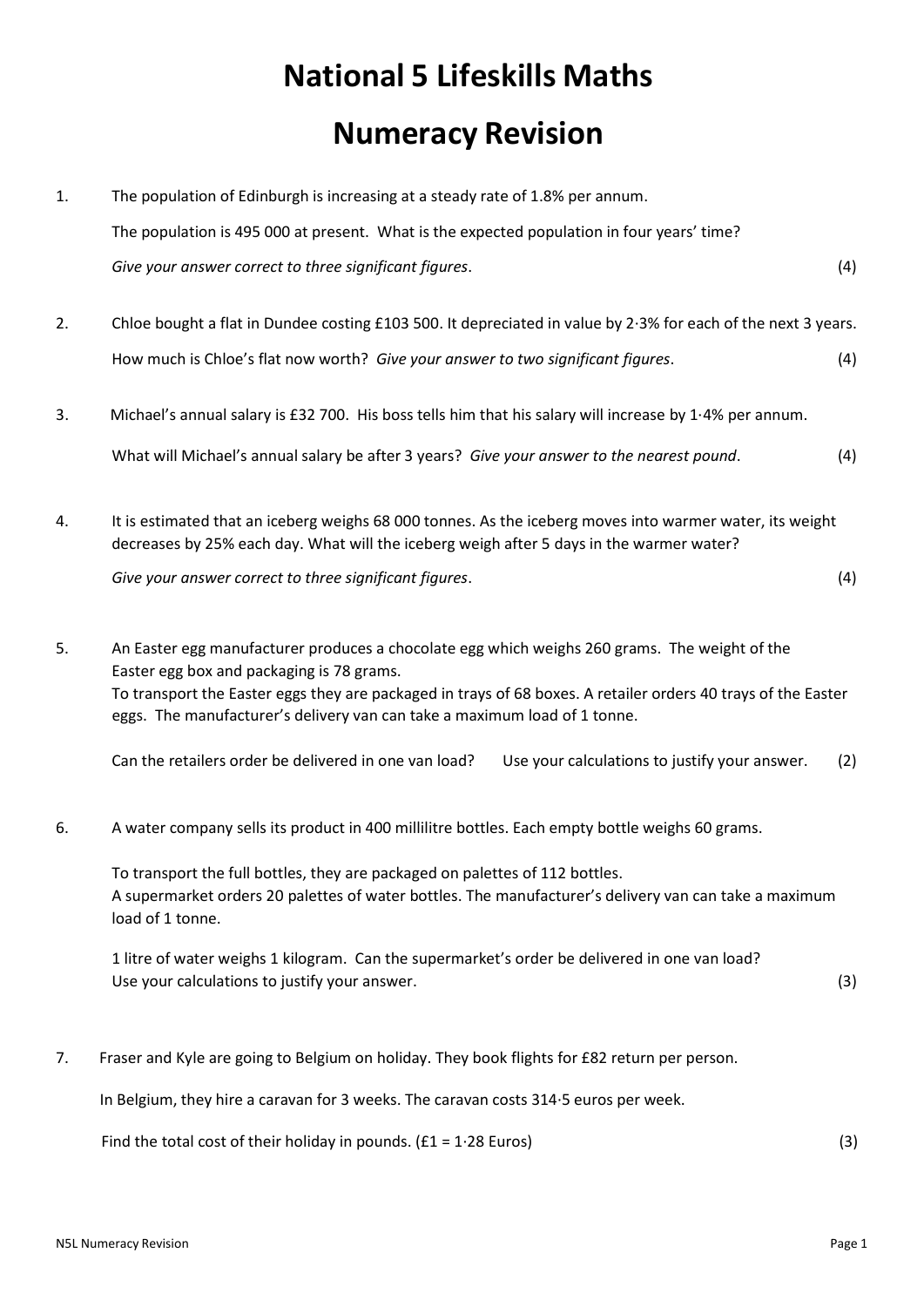8. The McNeill family were on holiday in Spain.

At the start of their holiday they change £1200 into Euros. The rate of exchange is  $£1 = 1.37$  Euros.

While in Spain they spent 1536 Euros.

They have returned home and want to change their remaining Euros back into pounds Sterling. The exchange rate is now  $£1 = 1.42$  Euros.

How much will they get for their remaining Euros? (The bank will only change the money in multiples  $\sigma$ f 10 Euros). (4)

9. (a) Before he went on holiday to Australia, Jack changed £3000 into Australian dollars.

The exchange rate was £1 = AU\$1∙72. How many Australian dollars did Jack receive for £3000? (1)

(b) While in Australia he changed a further £600 into Australian dollars. He received AU\$978. What was the new exchange rate? (2) (2)

10. A room in the Broadway Plaza Hotel in New York costs 320 dollars per night plus 17% tax.

The exchange rate is 1∙62 dollars to the pound.

Find the cost of the room per night.

Give your answer in pounds and pence. (3)

- 11. Mr and Mrs Kubica book a cruise to Bruges for themselves and their three children.
	- They depart on 13 June
	- Mr and Mrs Kubica share an outside cabin and their three children share an inside cabin
	- There is a 20% discount for each child.

Calculate the total cost of the cruise. (2)

| Mini Cruise to Bruges, Belgium |                      |                       |  |  |  |  |  |  |
|--------------------------------|----------------------|-----------------------|--|--|--|--|--|--|
|                                | Price per person     |                       |  |  |  |  |  |  |
| Departure Date                 | Inside Cabin $(f_n)$ | Outside Cabin $(f_n)$ |  |  |  |  |  |  |
| 16 May                         | 236                  | 250                   |  |  |  |  |  |  |
| 30 May                         | 244                  | 274                   |  |  |  |  |  |  |
| 13 June                        | 266                  | 300                   |  |  |  |  |  |  |
| 27 June                        | 275                  | 310                   |  |  |  |  |  |  |
| 12 July                        | 291                  | 325                   |  |  |  |  |  |  |
| 26 July                        | 312                  | 355                   |  |  |  |  |  |  |
| 9 Aug                          | 327                  | 370                   |  |  |  |  |  |  |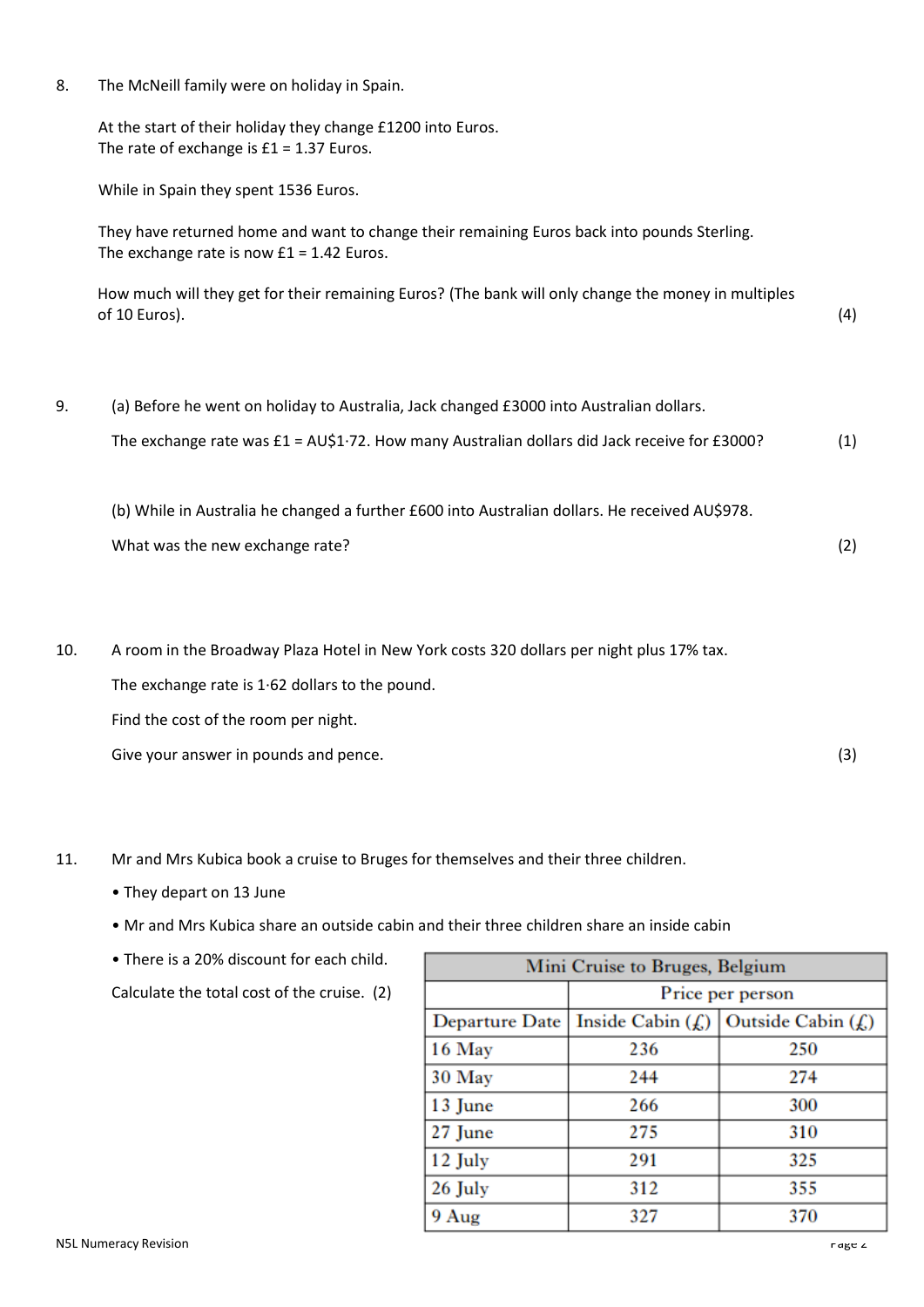12. (a)The Eurostar train leaves Paris, France at 1127 local time and arrives in London, Great Britain at 1308 local time. The time in Britain is one hour behind the time in France.

How long did the train journey take? (2)

(b)There are three types of seats available on the Eurostar train: Standard, Standard Premier and Business Premier.

Fares (in euros) for 1 adult are shown in the table.

| <b>Standard</b> |               | <b>Standard Premier</b> | <b>Business Premier</b> |                       |  |
|-----------------|---------------|-------------------------|-------------------------|-----------------------|--|
| Non-flexible    | Semi-flexible | Non-flexible            | Semi-flexible           | <b>Fully flexible</b> |  |
| €207.50         | €220          | €240.50                 | €262                    | €329                  |  |

Children up to age 12 pay 70% of the adult fare.

Travel insurance is also available as shown in the table below.

| avel insurance | person<br>.<br>$\sim$ |
|----------------|-----------------------|
|----------------|-----------------------|

Children up to age 12 pay 50% of the insurance premiums.

A 6 euro fee will be added to all credit card transactions.

Mr and Mrs Dubois and their two children aged 6 and 11 want to travel from Paris to London on the

Eurostar train.

- They decide to buy Standard, semi‐flexible tickets.
- They also buy travel insurance for all four people in their party.
- They pay by credit card.
- They have budgeted 800 euros for travel costs.

Have they budgeted enough for travel costs? (4)

13. What weight is shown on the scale? (1)



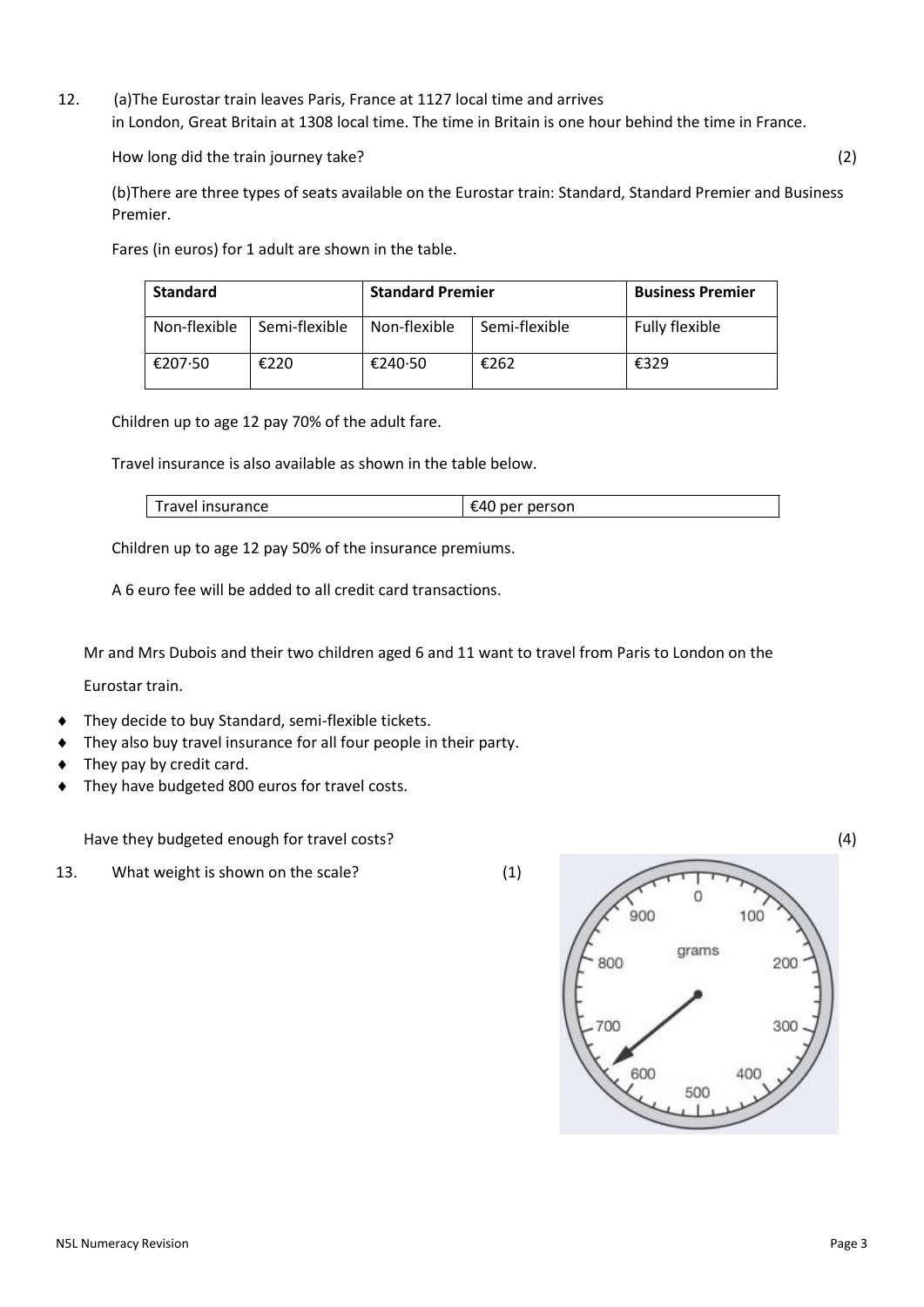

The outer scale shows the speed in miles per hour (mph) and the inner scale shows the speed in kilometres per hour (kmph).

- (*a*) What is the reading shown in miles per hour shown on the speedometer? (1)
- (*b*) The maximum speed for motorway driving is 70 miles per hour.

Use the speedometer scales to find this speed in kilometres per hour. (1)

15. The blood pressure chart shows ranges of high, low and healthy blood pressure readings.



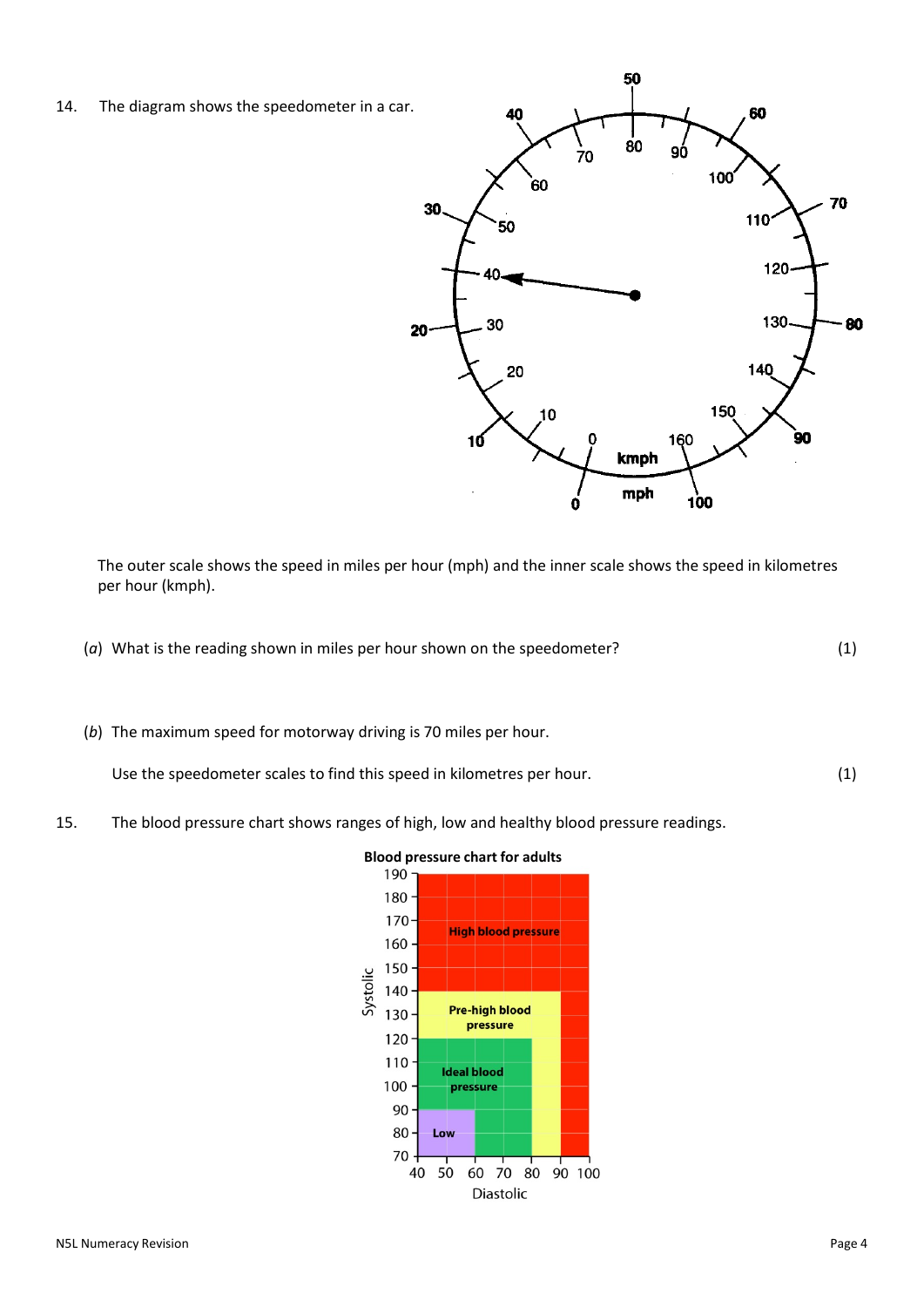David has his blood pressure taken. The Diastolic and Systolic results are shown below.



Explain what this tells David about his blood pressure. (1)

16. Work out:

|  |  |  |  |  | a) $\frac{1}{8} + \frac{5}{8}$ b) $\frac{1}{4} + \frac{1}{3}$ c) $\frac{1}{6} + \frac{2}{3}$ d) $\frac{1}{2} + \frac{2}{5}$ e) $\frac{3}{5} + \frac{1}{3}$ f) $\frac{3}{8} + \frac{2}{3}$ | (6) |
|--|--|--|--|--|-------------------------------------------------------------------------------------------------------------------------------------------------------------------------------------------|-----|
|--|--|--|--|--|-------------------------------------------------------------------------------------------------------------------------------------------------------------------------------------------|-----|

| 17. | In class 2A it was found that $\frac{1}{4}$ of the pupils walk to school and $\frac{2}{3}$ come by bus or car. |     |
|-----|----------------------------------------------------------------------------------------------------------------|-----|
|     | The rest of the pupils cycle. What fraction of the pupils cycle to school?                                     | (2) |

- 18. To make purple paint, Francis mixes red and blue in the ratio 2 : 5. If Francis uses 20 litres of blue, how many litres of red paint must he use? (1)
- 19. Sisters Rose and Lily inherit £8000 from their late Grandfather. The inheritance money has to be shared in the ratio 3 : 1 with the eldest sister Rose getting the larger share. How much money do Rose and Lily each receive?
- 20. Three steel nails are shown below.



The lengths of the nails are in the ratio 1 : 3 : 5. The length of the middle nail is 7∙8 centimetres.

Calculate the length of the large nail. (2) (2)

(2)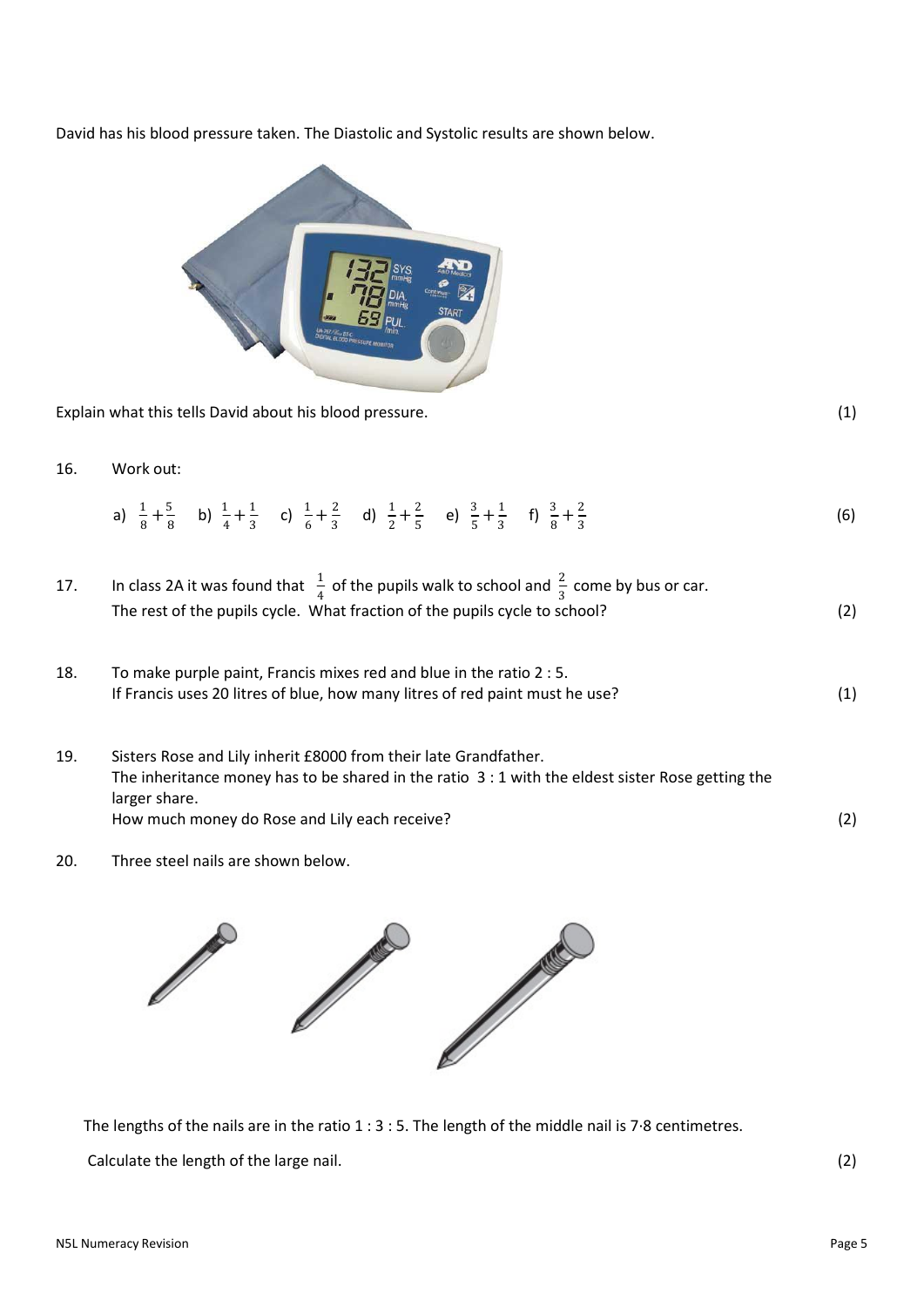21. For the commonwealth games closing ceremony there were three categories of seat available. Type X seats were the cheapest, type Y seats the middle price and type Z seats the most expensive. The most expensive seats at the ceremony were £90.

The ratio of seat prices was  $X:Y:Z = 3:5:9$ .

- a) What is the price of each type of seat? (2)
- b) The ratio of the number of each type of seat was  $X:Y:Z = 4:3:1$ . There was a sell out crowd of 48 000 tickets. Calculate the total amount taken in ticket sales. (2)
- 22. There are 2 yellow, 3 red, 1 blue and 4 orange cubes in a bag.
	- (a) Jason takes a cube from the bag. What is the probability that it is orange? (1) (b) The cube is replaced in the bag and 3 white cubes are added to the bag. What is the probability that the next cube taken from the bag is not red? (1)
- 23. There are 4 girls and 14 boys in a class.

A child is chosen at random and is asked to roll a die, numbered 1 to 6.

Which of these is more likely?

A: the child is female.

OR

B: the child rolls a 4.

**Justify your answer.** (1)

24. Fifty people took part in a Health Promotion Campaign. They were asked whether or not they smoked cigarettes. The following table summarises the responses.

|        | <b>Smoker</b> | <b>Non Smoker</b> |
|--------|---------------|-------------------|
| Male   |               |                   |
| Female |               | 18                |

What is the probability that a person chosen at random from this group is

- (a) male:
- (b) a smoker;
- (c) a female who smokes? (3) (3)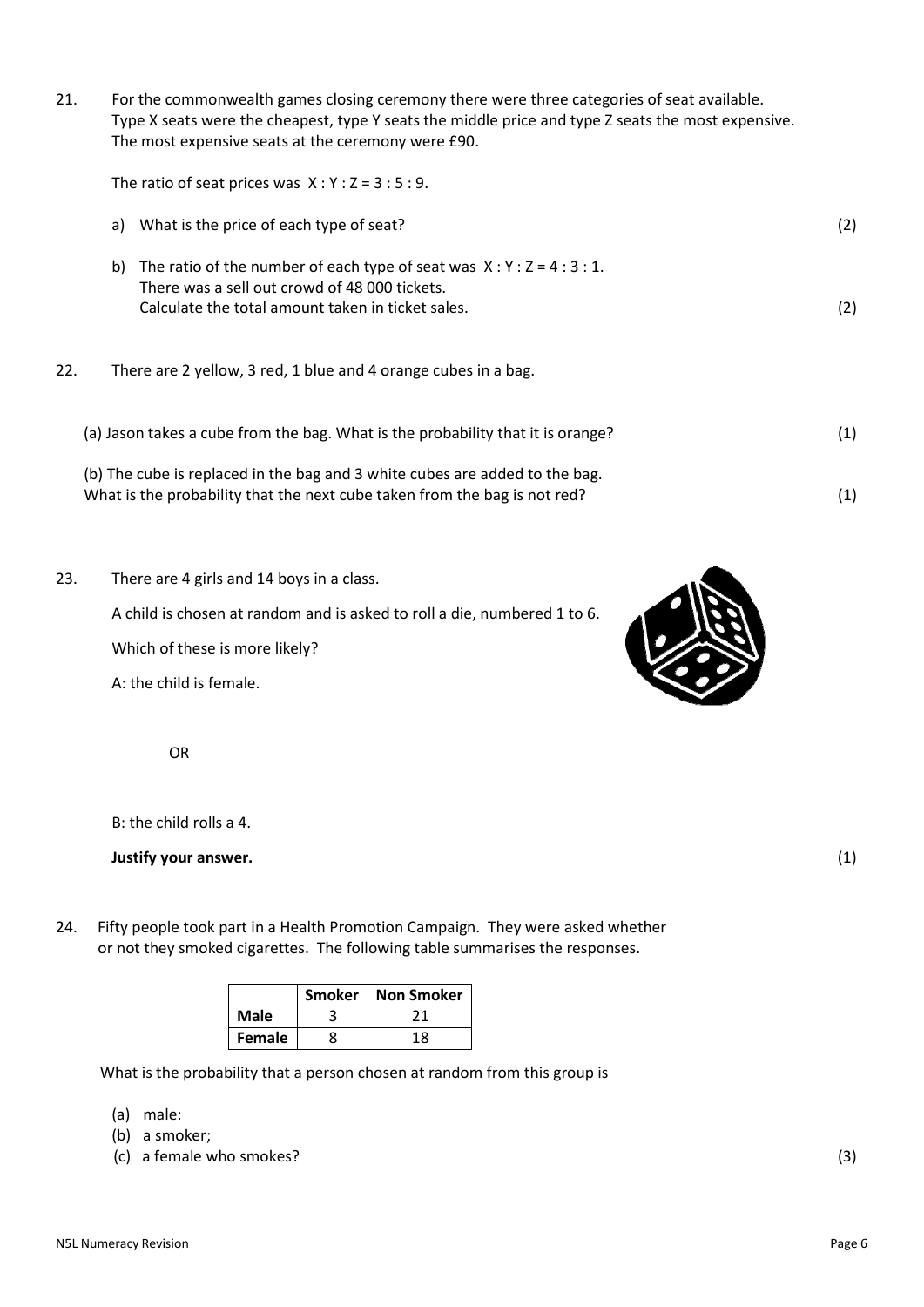25. The local council has compiled the following information about 500 properties and their owners:

|          | <b>Type of Property</b> |               |                 |  |  |  |  |  |  |
|----------|-------------------------|---------------|-----------------|--|--|--|--|--|--|
| Age      | Flat                    | Semi-detached | <b>Bungalow</b> |  |  |  |  |  |  |
| Under 50 | 105                     |               | 33              |  |  |  |  |  |  |
|          | 168                     | 66            |                 |  |  |  |  |  |  |

- (a) What is the probability that a house, chosen at random, is owned by someone over 50 years old? (1)
- (b) There are 2500 properties in a housing estate. How many would you expect to be both semi‐detached **and** owned by someone over 50? (2)
- 26. A retailer orders tins of soup in boxes of 80. The probability of a box containing at least one bashed tin is 0∙012. The retailer finds that in a delivery of 10 boxes of soup, 12 tins contained at least one bash. Is this more or less than expected? Use your working to explain your answer. (2)
- 27. The stem and leaf diagram below shows the heights of both the boys and the girls in a class.

| <b>Boys</b>    |  |  |  |                                                                        |  | Girls |  |
|----------------|--|--|--|------------------------------------------------------------------------|--|-------|--|
|                |  |  |  | 9 8 5 1 11 1 6<br>7 4 3 3 12 2 5 9<br>6 2 1 13 0 1 6 8 8<br>7 14 3 4 7 |  |       |  |
| $\overline{8}$ |  |  |  |                                                                        |  |       |  |
|                |  |  |  |                                                                        |  |       |  |
|                |  |  |  | 7 14                                                                   |  |       |  |

a) What is the height of the shortest person? (1) b) By working out the mean, compare the heights of the boys with the girls in this class. (2)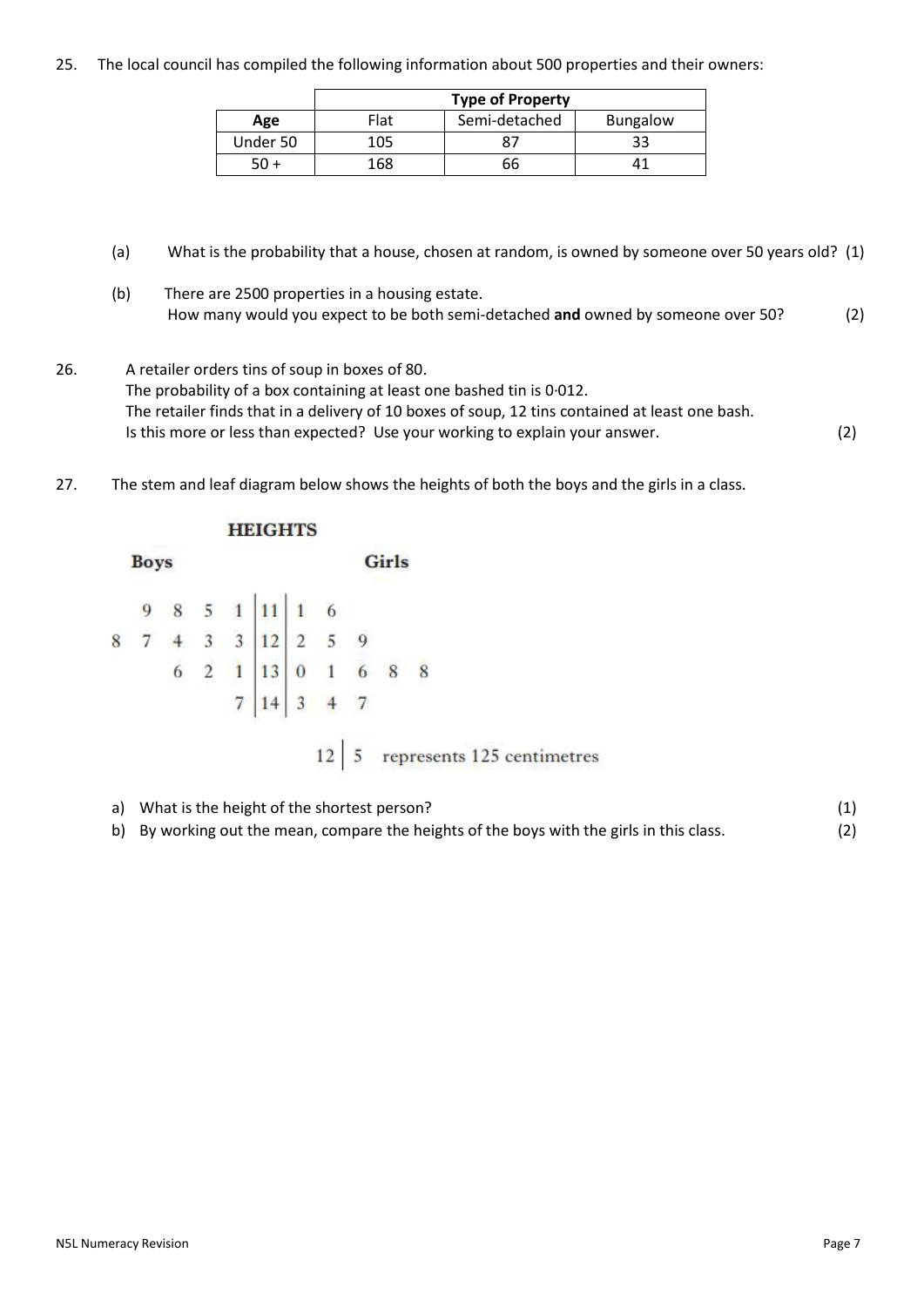28. Before buying a car, Lee recorded how far she drove in six weeks on a daily basis.

The back-to-back stem-and-leaf diagram below shows how far Lee drove each day in the first three weeks, and second three weeks.

**Driving distances**

| ັ<br>2 <sup>nd</sup> three weeks<br>1 <sup>st</sup> three weeks |                      |                |                |              |                |                |                  |  |                |                |   |                                                                                      |  |   |
|-----------------------------------------------------------------|----------------------|----------------|----------------|--------------|----------------|----------------|------------------|--|----------------|----------------|---|--------------------------------------------------------------------------------------|--|---|
|                                                                 |                      | 9              | 8              | $2^{\circ}$  | $\mathbf 1$    | $\mathbf 0$    |                  |  |                |                |   |                                                                                      |  |   |
|                                                                 | $\overline{7}$       | $\overline{4}$ | 3              | 3            | $2^{\circ}$    | $\overline{1}$ | $^{\prime}$ 1    |  | 3 <sub>5</sub> | 6              | 6 | 9                                                                                    |  |   |
|                                                                 | 6                    | 4              | $\overline{3}$ | $\mathbf{3}$ | $\overline{2}$ | $\overline{2}$ | $\boldsymbol{0}$ |  |                |                |   | $\begin{array}{ccccccc}\n & 1 & 1 & 1 & 3 & 3 & 5 \\  & 2 & 3 & 7 & 8 & \end{array}$ |  | 7 |
| 4                                                               | $\overline{2}$       | $\mathbf{1}$   | $\mathbf{1}$   | $\mathbf{1}$ | $\pmb{0}$      | $3 \mid 2$     |                  |  |                |                |   |                                                                                      |  |   |
|                                                                 |                      |                |                |              |                | $\overline{4}$ | 5                |  |                |                |   |                                                                                      |  |   |
|                                                                 | $n = 20$<br>$n = 20$ |                |                |              |                |                |                  |  |                |                |   |                                                                                      |  |   |
|                                                                 |                      |                |                |              |                | 3              | 0                |  |                | means 30 miles |   |                                                                                      |  |   |
|                                                                 |                      |                |                |              | $\mathbf{1}$   | $\overline{4}$ |                  |  |                | means 41 miles |   |                                                                                      |  |   |

- (a) For the second three weeks of driving calculate the mean distance. (1)
- (b) For the first three weeks of driving the mean distance was 19∙8. Comment on the distances driven in the first three weeks and the second three weeks. (1)
- 29. The bar graph shows the number of medals won by Scotland at the Commonwealth Games since 1986.

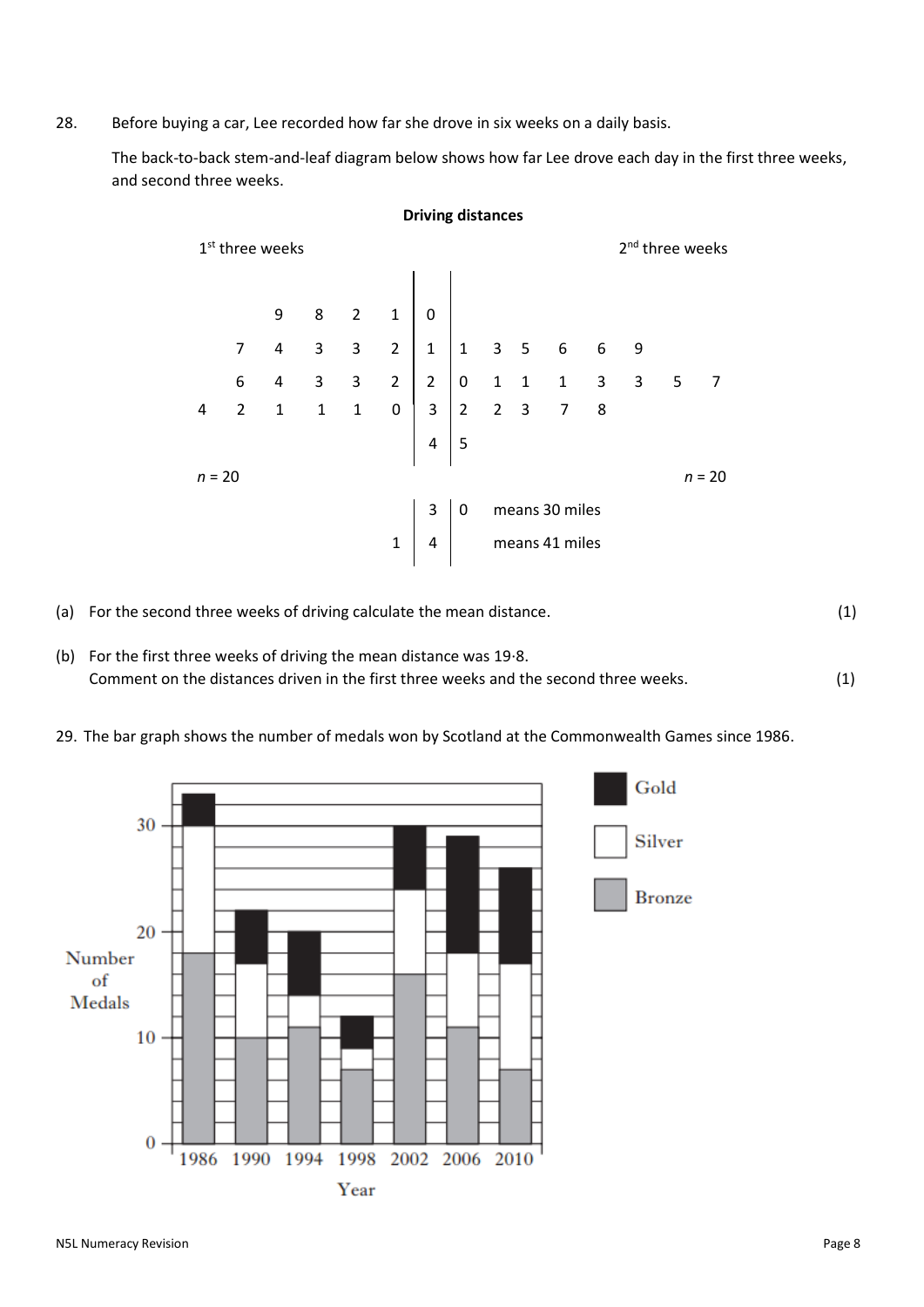(a) In which year were most gold medals won by Scotland? (1) (b) How many silver medals did Scotland win in 1990? (1) 31. Stacey conducts a survey to find the most popular crisp flavour. 28 pupils voted for Ready Salted 12 pupils voted for Pickled Onion 5 pupils voted for Prawn Cocktail Stacey wishes to draw a pie chart to illustrate his data. How many degrees must he use for each sector (ie. each flavour) in his pie chart? Do not draw the pie chart. (2)

33. The pie chart shows the results of a customer satisfaction survey carried out by Red Talk Media, a broadband



service provider, in 2012.

A total of 3780 customers took part in the survey.

How many customers said that the service provided was good? (3)